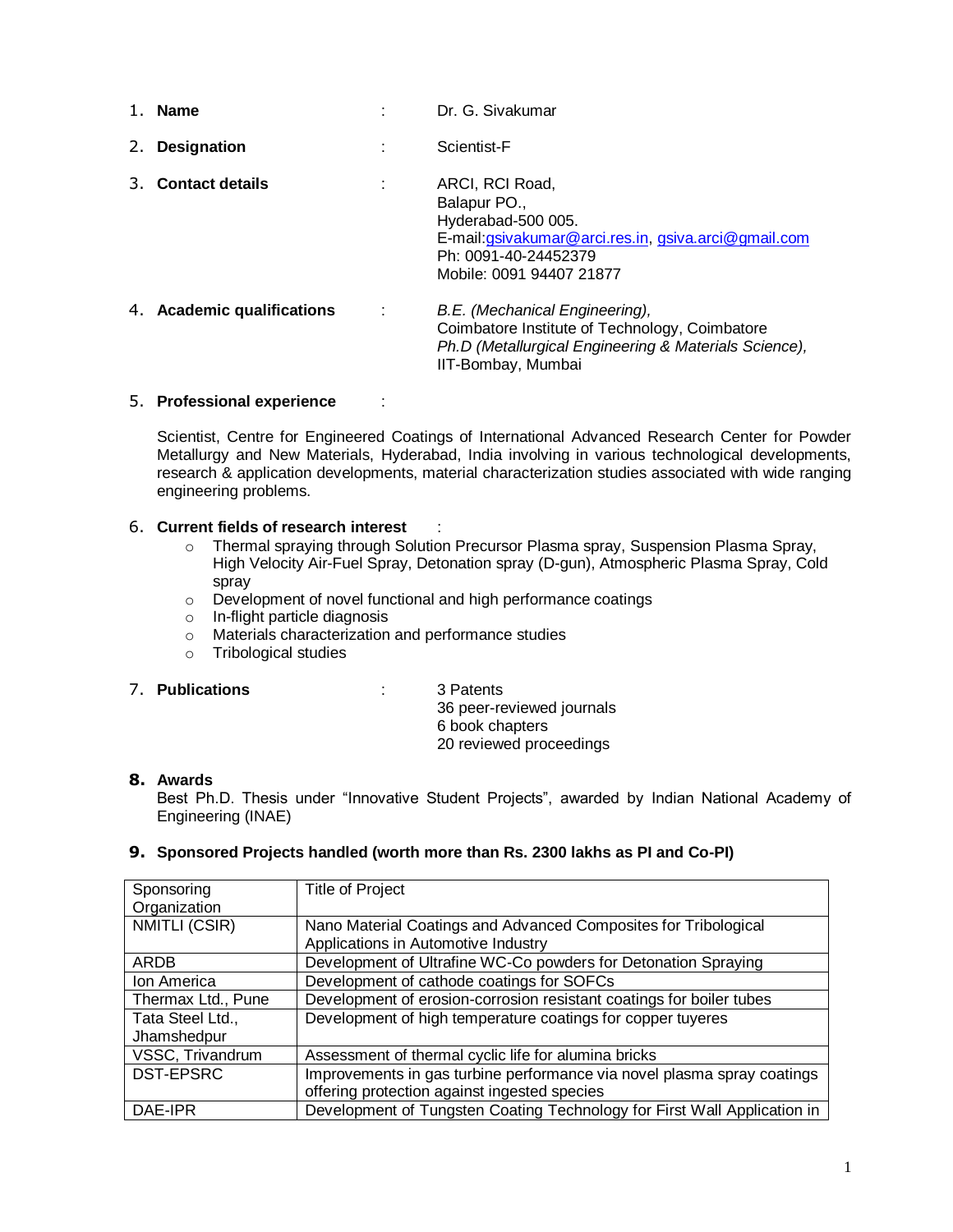|                                  | <b>ITER like tokamak</b>                                                                                                                                                                                                                                                                                              |
|----------------------------------|-----------------------------------------------------------------------------------------------------------------------------------------------------------------------------------------------------------------------------------------------------------------------------------------------------------------------|
| <b>BRNS</b>                      | Simulation studies on solution plasma spraying of ceramic materials                                                                                                                                                                                                                                                   |
| <b>ARDB</b>                      | Performance of coatings under fretting wear conditions                                                                                                                                                                                                                                                                |
| <b>DST</b>                       | Development of Surface Engineered Solutions for diverse components<br>used in high performance power generation systems and other high<br>temperature applications under "National Centre for Development of<br>Advanced Materials and Manufacturing Processes for Clean Coal<br>Technologies for Power Applications" |
| <b>HAL</b>                       | Development of TBC coating using EBPVD technique and air plasma<br>processes on high pressure turbine rotor blades                                                                                                                                                                                                    |
| ARDB                             | Residual stress and structural characterisation of thermal barrier coating<br>systems using spectroscopic techniques                                                                                                                                                                                                  |
| Applied Materials,<br>Mumbai/USA | Corrosion resistant coatings for semiconductor applications                                                                                                                                                                                                                                                           |
| <b>DST</b>                       | National Centre for Development of Advanced Materials and<br>Manufacturing Processes for Clean Coal Technologies for Power<br>Applications                                                                                                                                                                            |
| <b>DRDL</b>                      | Low Thermal Conductivity Coatings development                                                                                                                                                                                                                                                                         |

### **List of Publications (For last 5 years only)**

- C.Sundaresan, B.Rajasekaran, S.Varalakshmi, K.Santhy, D. Srinivasa Rao, G.Sivakumar, Comparative hot corrosion performance of APS and Detonation sprayed CoCrAlY, NiCoCrAlY and NiCr coatings on T91 boiler steel, Corrosion Science, 189, 2021, 109556
- Ashish Ganvir, Sneha Goel, Sivakumar Govindarajan, Adwait Rajeev Jahagirdar, Stefan Bj¨orklund, Uta Klement, Shrikant Joshi. Tribological performance assessment of Al2O3-YSZ composite coatings deposited by hybrid powder-suspension plasma spraying, Surface & Coatings Technology 409 (2021) 126907
- Praveen Kandasamy, Sivakumar Govindarajan, Shamnugavelayutham Gurusamy. Volcanic ash infiltration resistance of new-generation thermal barrier coatings at 1150 °C, Surface and Coatings Technology, 401, 2020, 126226
- Satyapal Mahade, Stefan Björklund, Sivakumar Govindarajan, Mikael Olsson, Shrikant Joshi. Novel wear resistant carbide-laden coatings deposited by powder-suspension hybrid plasma spray: Characterization and testing, Surface and Coatings Technology, 399, 2020, 126147
- P. Suresh Babu, Y. Madhavi, L. Rama Krishna, G. Sivakumar, D. Srinivasa Rao, G. Padmanabham, Thermal Spray Coatings for Erosion–Corrosion Resistant Applications, Transactions of the Indian Institute of Metals, 73, 2141–2159, 2020
- Goel, S.; Björklund, S.; Curry, N.; Govindarajan, S.; Wiklund, U.; Gaudiuso, C.; Joshi, S. Axial Plasma Spraying of Mixed Suspensions: A Case Study on Processing, Characteristics, and Tribological Behavior of Al2O3-YSZ Coatings. Appl. Sci. 2020, 10, 5140.
- Satyapal Mahade, Karthik Narayan, Sivakumar Govindarajan, Stefan Björklund, Nicholas Curry and Shrikant Joshi, Exploiting Suspension Plasma Spraying to Deposit Wear-Resistant Carbide Coatings, Materials 2019, 12, 2344
- K. Praveen, Nalla Sravani, Rahul Jude Alroy, G. Shanmugavelayutham, G. Sivakumar , Hot corrosion behaviour of atmospheric and solution precursor plasma sprayed (La0.9Gd0.1)2Ce2O7 coatings in sulfate and vanadate environments, Journal of the European Ceramic Society 39 (2019) 4233–4244
- B. Vignesh, W.C. Oliver, G. Siva Kumar, P. Sudharshan Phani, Critical assessment of high speed nanoindentation mapping technique and data deconvolution on thermal barrier coatings, Materials and Design 181 (2019) 108084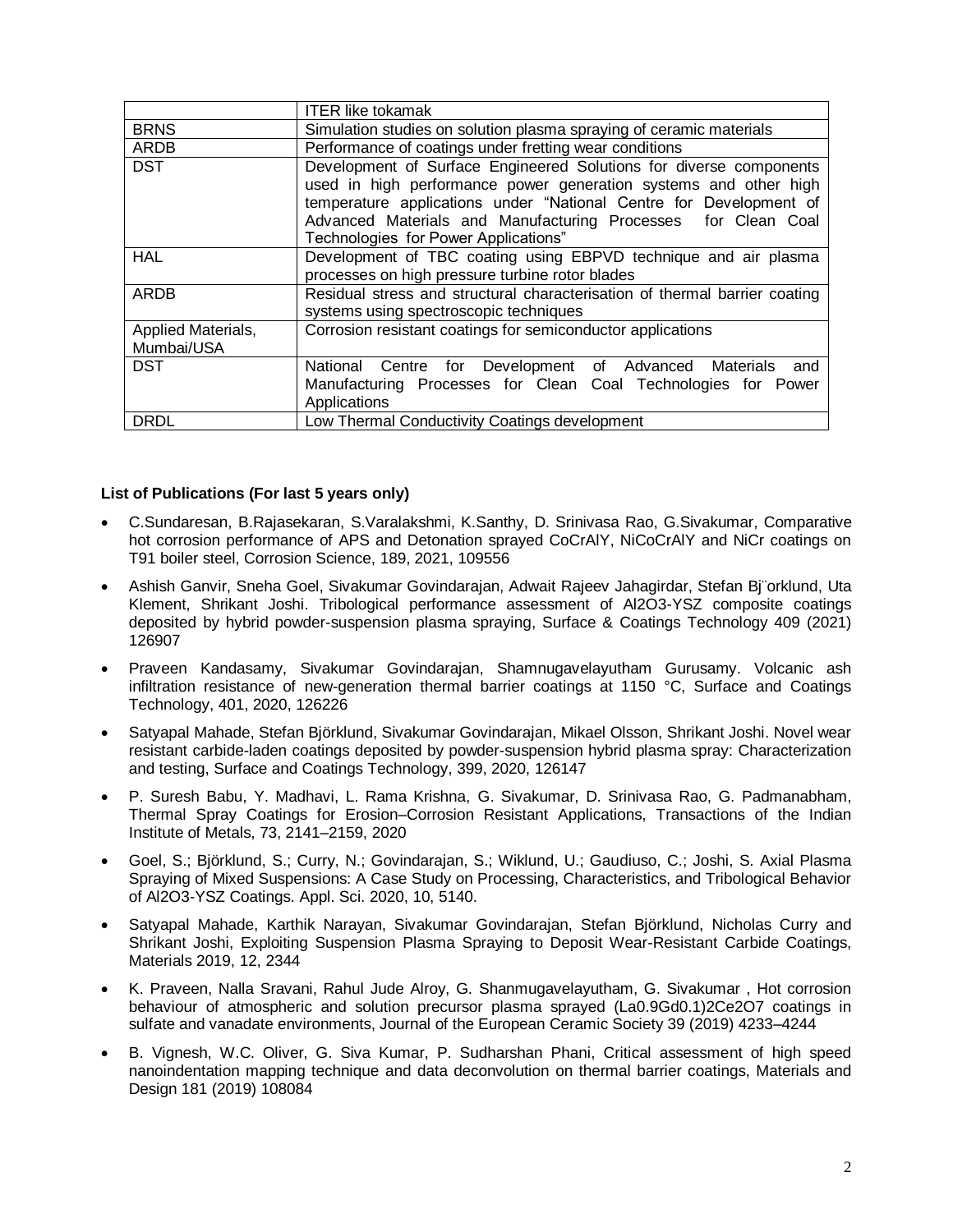- Rekha Dom, Sivakumar Govindarajan, Shrikant V. Joshi and Pramod H. Borse, A solar-responsive zinc oxide photoanode for solar-photon-harvester photoelectrochemical (PEC) cells, Nanoscale Advances, 2020
- S. Patibanda, V.J. Nagda, J. Kalra, G. Sivakumar, R. Abrahams, K.N. Jonnalagadda, Mechanical behavior of freestanding 8YSZ thin films under tensile and bending loads, Surface & Coatings Technology 393 (2020) 125771
- C Sundaresan, B Rajasekaran, G Sivakumar and D S Rao, Hot corrosion behaviour of plasma and d-gun sprayed coatings on t91 steel used in boiler applications, 2020 IOP Conf. Ser.: Mater. Sci. Eng. 872 012092
- L.Venkatesh, B.Venkataraman, Manish Tak, G. Sivakumar, Ravi C.Gundakaram, S.V.Joshi, I.Samajdar. Room temperature and 600 °C erosion behaviour of various chromium carbide composite coatings, Wear 422–423, 2019, 44-53
- G. Sivakumar, S. Banerjee, V.S. Raja, S.V. Joshi, Hot corrosion behavior of plasma sprayed powdersolution precursor hybrid thermal barrier coatings, Surface & Coatings Technology 349 (2018) 452–461.
- L.Venkatesh, Suresh Babu Pitchuka, G.Sivakumar, Ravi C.Gundakaram, S.V.Joshi, I.Samajdar, Microstructural response of various chromium carbide based coatings to erosion and nano impact testing, Wear, 386–387, 2017, 72-79
- A. Pathak, G. Sivakumar, D. Prusty, J. Shalini, M. Dutta, S. V. Joshi, Thermal Spray Coatings for Blast Furnace Tuyere Application, Journal of Thermal Spray Technology, 24 (8), pp. 1429-1440, 2015
- G. Sivakumar, M. Ramakrishna, Rajiv O. Dusane, Shrikant V. Joshi, Effect of SPPS process parameters on in-flight particle generation and splat formation to achieve pure α-Al2O3 coatings, Journal of Thermal Spray Technology, 24 (7), pp. 1221-1234, 2015
- Ashish Ganvir, Nicholas Curry, and Nicolaie Markocsan, Sivakumar Govindarajan, Characterization of Thermal Barrier Coatings Produced by Various Thermal Spray Techniques Using Solid Powder, Suspension, and Solution Precursor Feedstock Material, Int. J. Appl. Ceram. Technol., 1–9 (2015)
- S.V. Joshi and G. Sivakumar, Hybrid processing with powders and solutions: A novel approach to deposit composite coatings, Journal of Thermal Spray Technology, 24 (7), pp. 1166-1186, 2015
- A. Ajay, V.S. Raja, G. Sivakumar, S.V. Joshi, Hot corrosion behavior of solution precursor and atmospheric plasma sprayed thermal barrier coatings, Corrosion Science 98 (2015) 271-279.
- Prashant Nehe, G. Sivakumar, Sudarshan Kumar, Solution Precursor Plasma Spray (SPPS) technique of catalyst coating for hydrogen production in a single channel with cavities plate type methanol based microreformer, Chemical Engineering Journal 277 (2015) 168–175
- G. Sivakumar, R.O. Dusane, and S.V. Joshi, "Understanding the Formation of Vertical cracks in Solution Precursor Plasma Sprayed Yttria-Stabilized-Zirconia Coatings", Journal of American Ceramic Society, 97(11), 3396-3406, 2014
- Rekha Dom, G. Siva Kumar, Hyun Gyu Kim, Shrikant V. Joshi, A. Sadananda Chary and Pramod H. Borse, "Design and development of ferrite composite film electrode for photoelectrochemical energy application", Materials Science Forum Vol. 781 (2014) pp 45-61
- A. Lohia, G. Sivakumar, M. Ramakrishna and S.V. Joshi, "Deposition of Nanocomposite Coatings employing a Hybrid APS + SPPS Technique", Journal of Thermal Spray Technology, 23(7), 1054-1064, 2014
- S.V. Joshi, G. Sivakumar, T. Raghuveer and R.O. Dusane, "Hybrid plasma sprayed thermal barrier coatings using powder and solution precursor feedstock", Journal of Thermal Spray Technology, 23(4), 616-624, 2014
- Rekha Dom, G. Siva Kumar, Neha Y. Hebalkar, Shrikant V. Joshi and Pramod H. Borse, "Eco-friendly ferrite nanocomposite photoelectrode for improved solar hydrogen generation", RSC Advances, 2013, 3, 15217-15224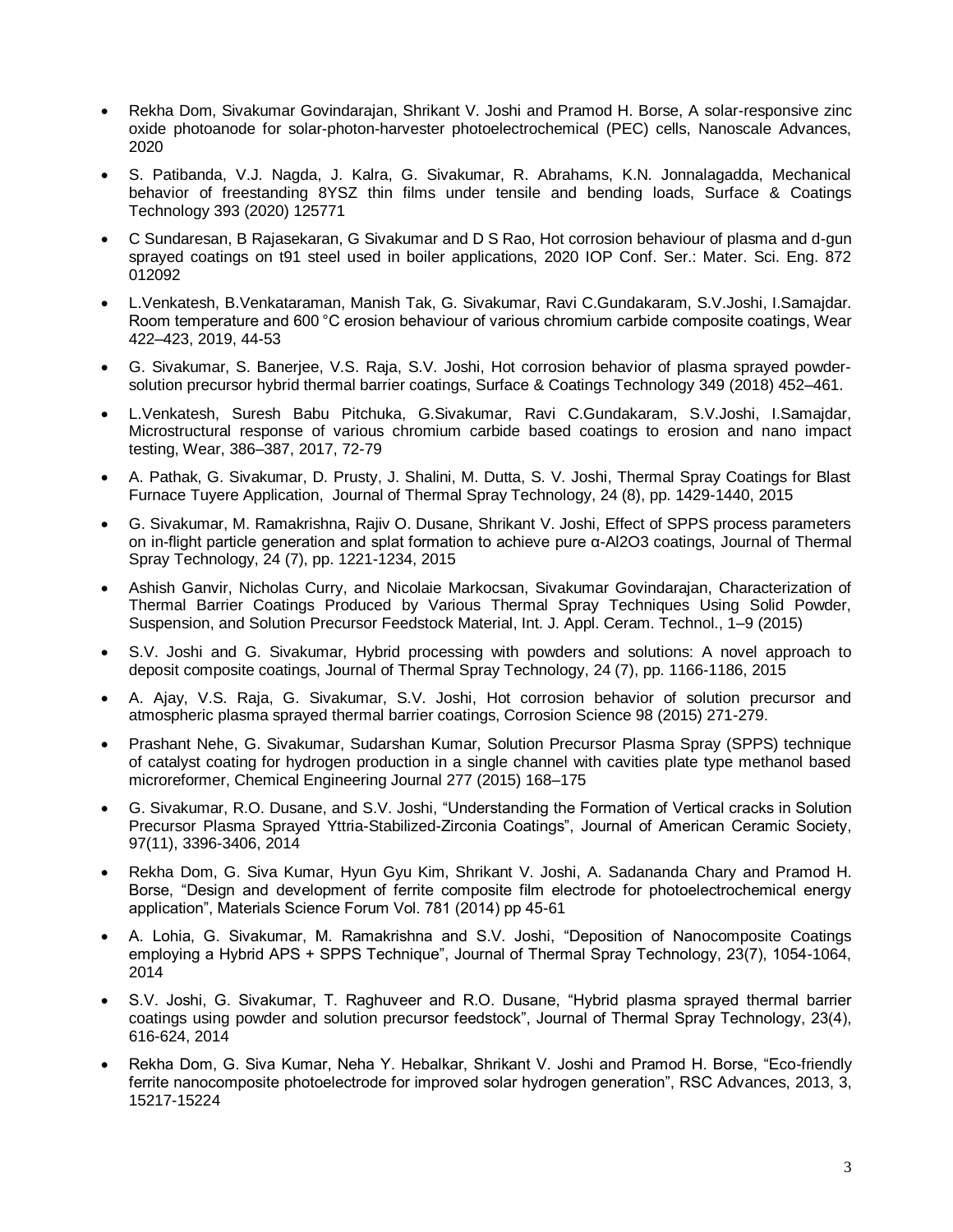- G. Sivakumar, Rajiv O. Dusane and Shrikant V. Joshi, A novel approach to process phase pure α-Al2O3 coatings by solution precursor plasma spraying', Journal of the European Ceramic Society, 33 (2013) 2823–2829
- Nirmala Sanikommu, G Sivakumar, A S Joshi, N Aruna, D S Rao and G Sundararajan "A Computer based approach for developing functionally graded and layered coatings with detonation spray coating process", Journal of Scientific and Industrial Research, 72, 477-480, 2013
- Rekha Dom, G. Sivakumar, Neha Y. Hebalkar, Shrikant V. Joshi, and Pramod H. Borse, "Deposition of nanostructured photocatalytic zinc ferrite films using solution precursor plasma spraying, Materials Research Bulletin, 47 (3) 562-570, 2012
- G. Sivakumar, R.O. Dusane, and S.V. Joshi, "In situ Particle Generation and Splat Formation During Solution Precursor Plasma Spraying of Yttria-Stabilized Zirconia Coatings", Journal of American Ceramic Society, 94 (12) 4191–4199, 2011
- G.Sundararajan, Naveen M Chavan, G.Sivakumar, P.Sudharshan Phani, "Evaluation of parameters for assessment of inter splat bond strengths in Cold Sprayed coatings", Journal of Thermal Spray Technology, 19(6), 1255-1266, 2010
- G. Sundararajan, G. Sivakumar, D. Sen, D. Srinivasa Rao and G. Ravichandra, "The tribological behaviour of detonation sprayed TiMo(CN) based cermet coatings", International Journal of Refractory Metals and Hard Materials, 28, 71–81, 2010.
- S.R. Pulugurtha, D.G. Bhat, M.H. Gordon, J. Shultz, M. Staia, S.V. Joshi, G. Sivakumar, "Mechanical and tribological properties of compositionally graded CrAlN films deposited by AC reactive magnetron sputtering", Surface & Coatings Technology, 202, 1160–1166, 2007
- G. Sundararajan, D. Sen, G. Sivakumar, The tribological behaviour of detonation sprayed coatings: the importance of coating process parameters, Wear, Vol. 258, 2005, P. 377-391.

# **PATENT**

- 1. G. Sivakumar and Shrikant V. Joshi, "An Improved hybrid methodology for producing composite, multi-layered and graded coatings by plasma spraying utilizing powder and solution feedstock", ARCI patent appln. no. 2965/DEL/2011 and United States Patent Application No. US2013/0095340A1 dt. 18th Apr, 2013
- 2. Srinivasan Anandan, Sivakumar Govindarajan, Tata Narsing Rao, Shrikant Vishwanath Joshi, Method of producing high performance visible-light-active photocatalytic materials for self-cleaning applications, ARCI patent appln. no. 2625/DEL/2015
- 3. Easwaramoorthi Ramasamy, Sivakumar Govindarajan, Shrikant Joshi, Production of Graphenebased Materials by Thermal Spray, ARCI patent appln. no. 2626/DEL/2015

### **TECHNICAL REPORTS**

- Project report on 'DEVELOPMENT OF PROTECTIVE COATINGS FOR ELEVATED TEMPERATURE APPLICATIONS FOR TUYERES', submitted to M/s. Tata Steel, Jamshedpur
- Project report on "Development of Tungsten Coating Technology for First Wall Application in ITER like tokamak", submitted to M/s. IPR, Gandhi Nagar

### **BOOK CHAPTERS**

 Joshi S., Markocsan N., Nylén P., Sivakumar G. (2020) New Generation Ceramic Coatings for High-Temperature Applications by Liquid Feedstock Plasma Spraying. In: Mahajan Y., Roy J. (eds) Handbook of Advanced Ceramics and Composites. Springer, Cham, pp 1-42